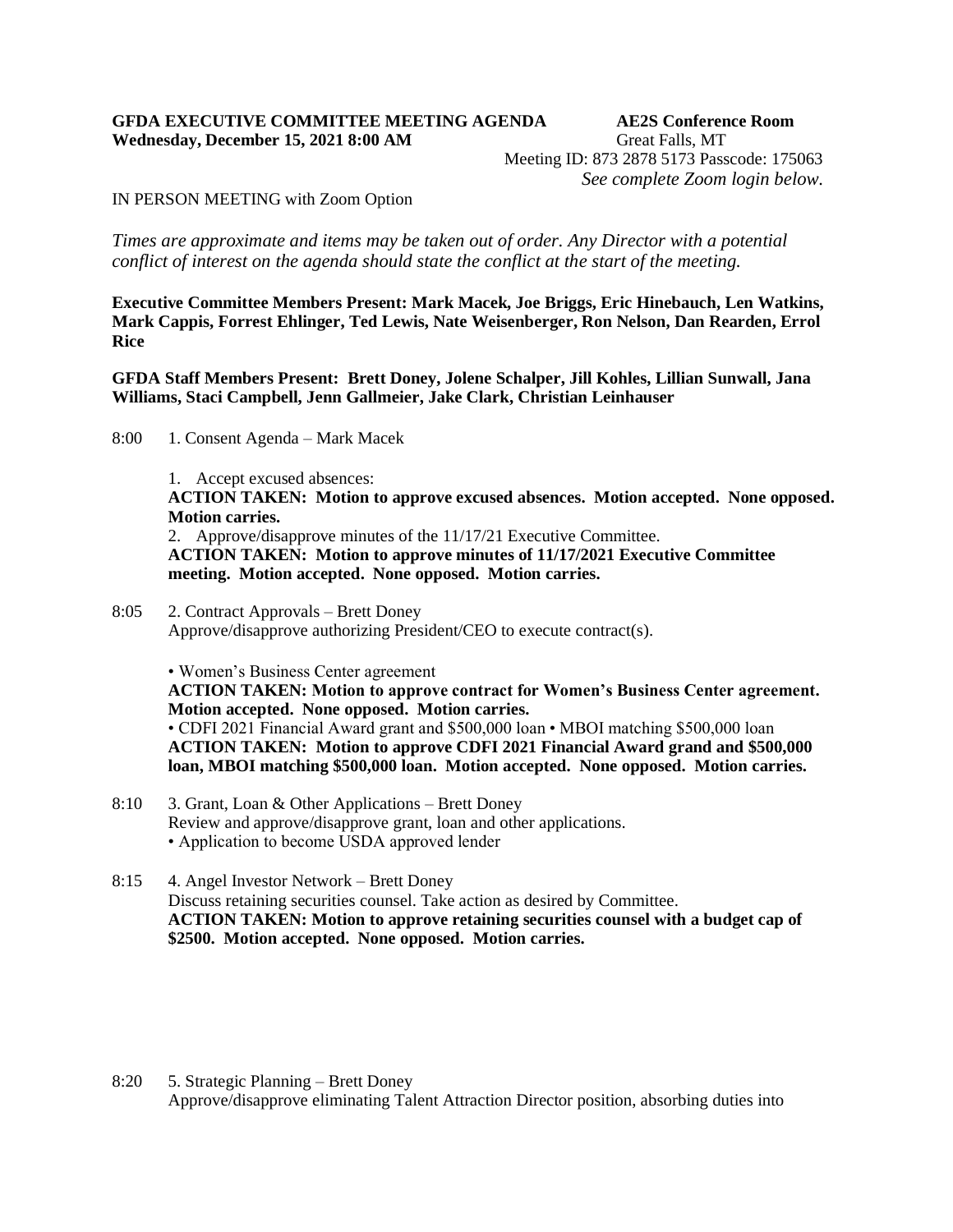business development team, and creating Competitive Improvements Director position to lead task forces.

**ACTION TAKEN: Motion to approve eliminating Talent Attraction position and create Competitive Improvements Director position to lead task forces. Motion accepted. None opposed. Motion carries.**

- 8:25 6. AgriTech Park Nate Weisenburger & Brett Doney Discuss Park status and option agreement renewal. Take action as desired by Committee.
- 8:30 7. Brownfield Eric Hinebauch & Lillian Sunwall Approve/disapprove new brownfield assessment(s) as recommended by Brownfields Advisory Committee. Take action as desired by Committee. • Former Carriage Trade Cleaners property on  $10<sup>th</sup>$  Ave South **ACTION TAKEN: Motion to approve new brownfield assessment as recommended by Brownfields Advisory Committee on former Carriage Trade Cleaners property on 10th Ave S. Motion accepted. None opposed. Motion carries.**
- 8:35 8. Investment Ted Lewis & Jenn Gallmeier Discuss status of investment efforts. Approve/disapprove any investor pledge charge-off(s).
- 8:40 9. Loan Portfolio Rebecca Engum and Brett Doney Review November Loan Portfolio Report.
- 8:45 10. Financial Mark Cappis & Jana Williams Review November Financial Report. Approve/disapprove mid-fiscal year COLA increase of 5.0% effective January 1st. **ACTION TAKEN: Motion to approve mid-fiscal year COLA increase of 5.0% effective January 1, 2022. Motion accepted. None opposed. Motion carries.**
- 8:50 11. Pipeline Report Jolene Schalper
- 8:55 12. CEO Report Brett Doney
- 9:00 13. Public Comment Mark Macek Opportunity for public comment.
- 9:05 14. CEO Performance Review Mark Macek Discuss survey input and CEO performance. Committee may decide to go into executive session. Take action as desired by Committee. **ACTION TAKEN: Motion to go into executive session. Motion accepted. None opposed. Motion carries.**

Complete Zoom Login Info

Topic: GFDA Executive Committee Time: Dec 15, 2021 08:00 AM Mountain Time (US and Canada)

Join Zoom Meeting https://us02web.zoom.us/j/87328785173?pwd=NFRsMHBhQ1A5NUNRUEFsSHdoclljQT09

Meeting ID: 873 2878 5173 Passcode: 175063 One tap mobile